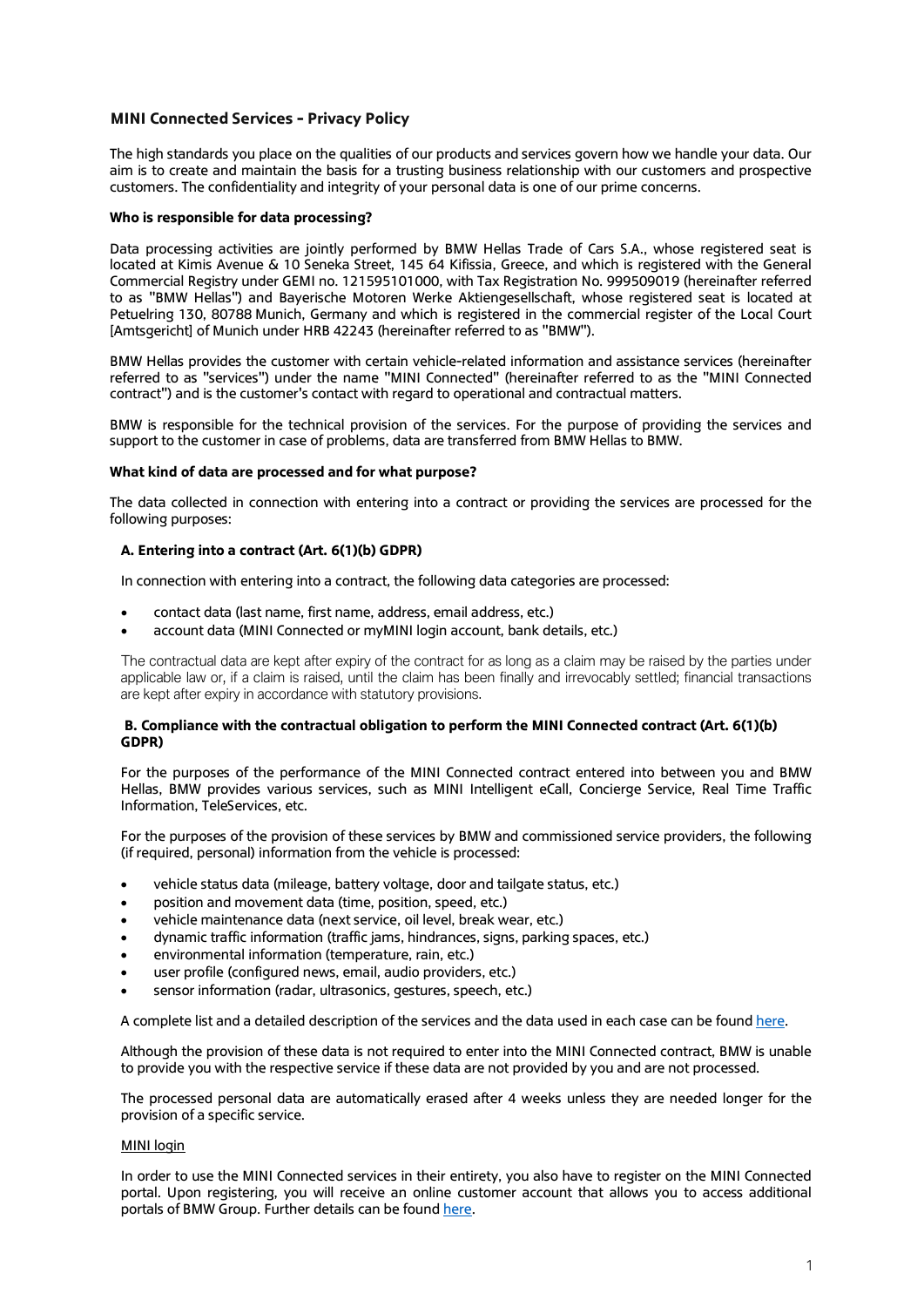## **C. Assurance of product quality and development of new products (Art. 6(1)(f) GDPR)**

Beyond the mere provision of services, the data collected under B. are also processed for the purposes of quality assurance of the products and services offered by BMW Group and for the development of new products and services by BMW. These processing activities serve the legitimate interests of BMW to comply with the high standards placed by customers on existing products and services and to be capable of satisfying customers' future wishes through the development of new products and services. In order to protect our customers' privacy, the data are processed exclusively in a form that is not directly traceable to the customer/vehicle.

### **D. Fulfillment of the sales, service and administrative processes of BMW, the national sales company and authorized dealers (6(1)(f) GDPR)**

In order to optimize the customer experience and collaboration with MINI distributors continuously, we create evaluations and reports based on information from agreements and we share these evaluations and reports with the respective MINI distributors. These evaluations are predominantly used for introducing appropriate measures (e.g. training courses for sales personnel) to improve the request and sales process. We will create the aforementioned reports only in an aggregated and anonymized form; this means that the recipients of the reports will be unable to draw any conclusions about you personally.

Portions of the vehicle-specific data collected under B. are used for performance of the service processes (e.g. repair, warranty, goodwill) of BMW, the national sales companies and authorized dealers. This processing is within the legitimate interests of BMW to provide our customers with the best possible service process. Processing sometimes also takes place in connection with legal requirements (e.g. repair and maintenance information due to the provisions of anti-trust regulations). Technical data is always processed in relation to the vehicle and without direct connection to the customer in order to protect the privacy of our customers.

The following data categories are used for this:

- Vehicle master data (vehicle type, color, equipment, etc.)
- Vehicle service data (due date of next service visit, oil level, brake wear, etc.)
- Vehicle status information (mileage, battery voltage, door and hatch status, etc.)

The technical vehicle data is deleted at the end of the vehicle life cycle.

BMW Hellas is a company within BMW Group. In part, we process your data in order to make the administration of the various companies within BMW Group as efficient and successful as possible. One of the areas this affects is common group accounting in accordance with international accounting regulations for companies (such as the International Financial Reporting Standards (IFRS)).

# **E. Customer support (6 (1)(b) and (f) GDPR)**

The NSCs and BMW partners use your personal data for communication as part of concluding contracts, see above (e.g. booking MINI Connected services) or for the transaction of a request formulated by you (e.g. inquiries and complaints to MINI Customer Support). We contact you regarding all aspects of concluding a contract or processing a request without special permission e.g. in writing, by phone, by messenger services, by e-mail, depending on which contact data you have specified.

### **F. Marketing communications and market research due to consent (6 (1)(a) GDPR)**

If you have given your consent to any further use of your personal data, your personal data may be used and, if necessary, passed on to third parties in accordance with the scope outlined in the consent form, such as for promotional purposes and/or market research. The details in this regard can be found on the respective consent form, which may be withdrawn at any time.

## **G. Fulfillment of legal obligations of BMW Hellas or BMW (13(1)(c) and 6(1)(c) GDPR)**

BMW Hellas will also process personal data if there is a legal obligation to do so. This could be the cause if we needed to contact you because your vehicle is subject to a recall or repair request.

Collected data is also processed as part of safeguarding the operation of IT systems. Safeguarding in this context includes, but is not limited to, the following actions:

- Backup and restoration of data processed in IT systems
- Logging and monitoring transactions to check the specific functionality of IT systems
- Detecting and defending against unauthorized access to personal data
- Incident and problem management for resolving problems in IT systems.

Collected data is also processed as part of internal compliance management, wherein we review aspects such as whether you have received sufficient advising as part of concluding an agreement and whether dealers have complied with all legal requirements.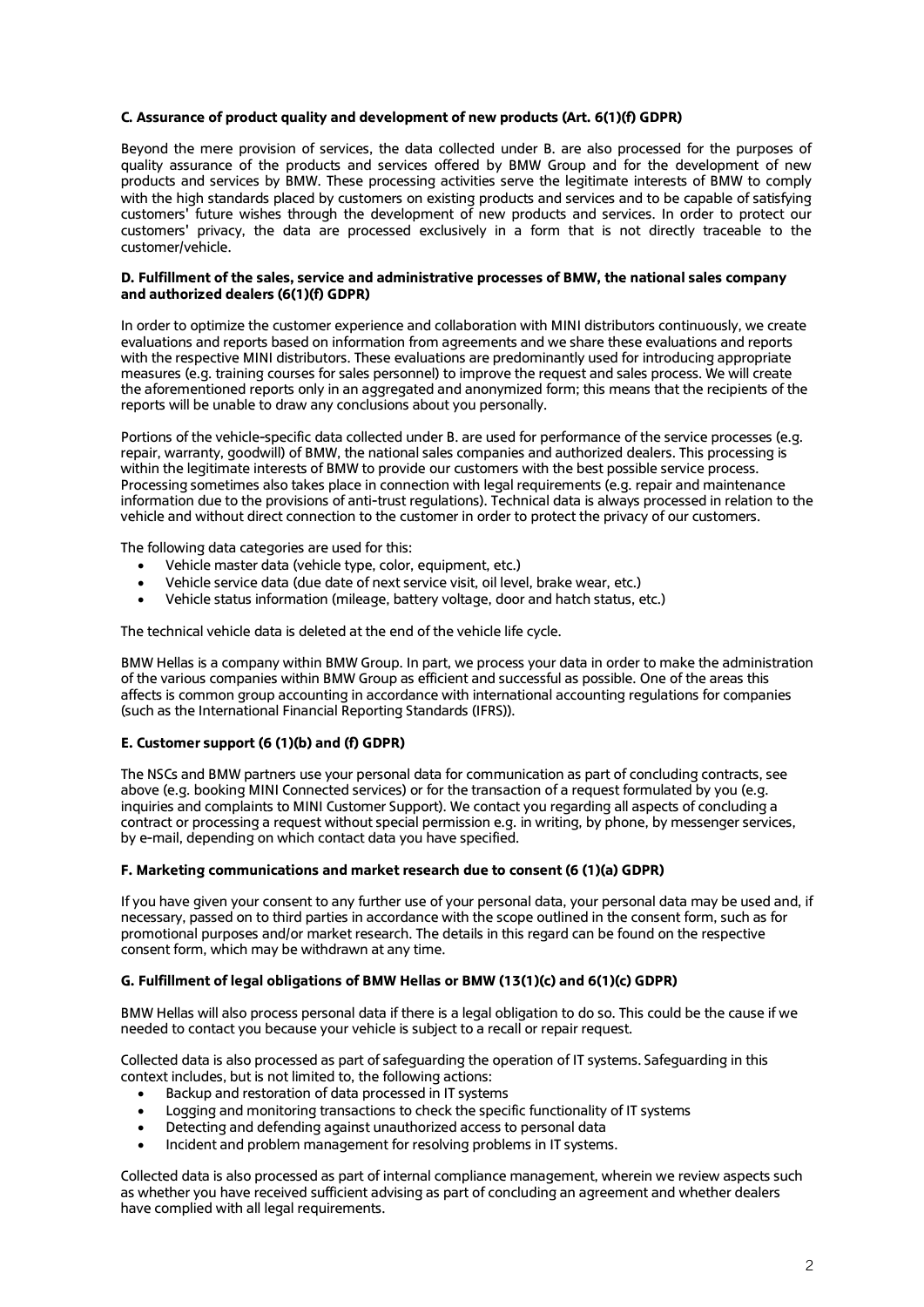BMW is subject to a number of additional legal obligations. In order to comply with these obligations, we process your data to the extent needed and pass on this data to the responsible authorities if necessary as part of legal reporting requirements.

### **H. Data transfer to selected third parties**

The data collected under B. can be passed on to a third party electronically at your request. This is used in the fulfillment of other purposes in the relationship between you and the third party, such as concluding a usagerelated insurance policy for your vehicle. You can find more information a[t https:/www.mini-connected.com/.](https://www.mini-connected.com/)

BMW provides the data collected under B. to third parties in anonymized form for the purposes of using resources such as mobility services, maps and tools, especially in combination with highly automated, fully automated and autonomous driving.

### **How long do we store your data?**

We only store your personal data for as long as is required for the respective purpose. If data are processed for multiple purposes, they are automatically erased, or stored in a form that is not directly traceable to you, as soon as the last specified purpose has been fulfilled.

### **How are your data secured?**

We secure your data using state-of-the-art technology. By way of example, the following security measures are used to protect your personal data against misuse or any other form of unauthorised processing:

- access to personal data is restricted to only a limited number of authorised persons for the specified purposes;
- collected data are transferred only in encrypted form;
- furthermore, sensitive data are stored only in encrypted form;
- the IT systems used for the processing of the data are technically isolated from other systems to prevent unauthorised access, e.g. by hacking;
- furthermore, access to these IT systems is monitored permanently in order to detect and avert misuse at an early stage.

### **Who will we share your data with and how will we protect them?**

BMW is a global company. Personal data are processed preferably within the EU by BMW employees, national sales companies, authorised dealers and service providers engaged by us.

If data are processed in countries outside the EU, BMW ensures that your personal data are processed in accordance with the European level of data protection, using EU standard agreements, including suitable technical and organisational measures.

Some countries outside the EU, such as Canada and Switzerland, the EU has already officially considered as countries providing an adequate and comparable level of data protection. As a result, data transfers to these countries do not require any specific authorisation or agreement.

### **How can you review and change your privacy settings?**

You can review and/or change privacy information at any time in the MINI Connected portal. These changes are automatically synchronised in your vehicle. Depending on the vehicle model, you can also access a corresponding privacy menu in your vehicle in which you can also change these settings.

### **Contact details, your rights as a data subject and your right to lodge a complaint with a supervisory authority**

You are entitled to request access to your personal data, to request the rectification/erasure or restriction of processing, to object to the processing and/or to exercise your right to data portability. If data processing is based on your consent, you can withdraw your consent at any time with effect for the future.

To this end, please contact the Customer Service of BMW Hellas using the email address [minicustomercare@bmw.gr](mailto:minicustomercare@bmw.gr) or by calling the hotline: +30 210 9118018 (Mon–Fri 9:00 am to 9:00 pm).

As persons affected by the processing of your data, you can assert certain rights in accordance with the GDPR and in accordance with other applicable data privacy provisions. The following section contains explanations regarding your rights as a data subject in accordance with the GDPR.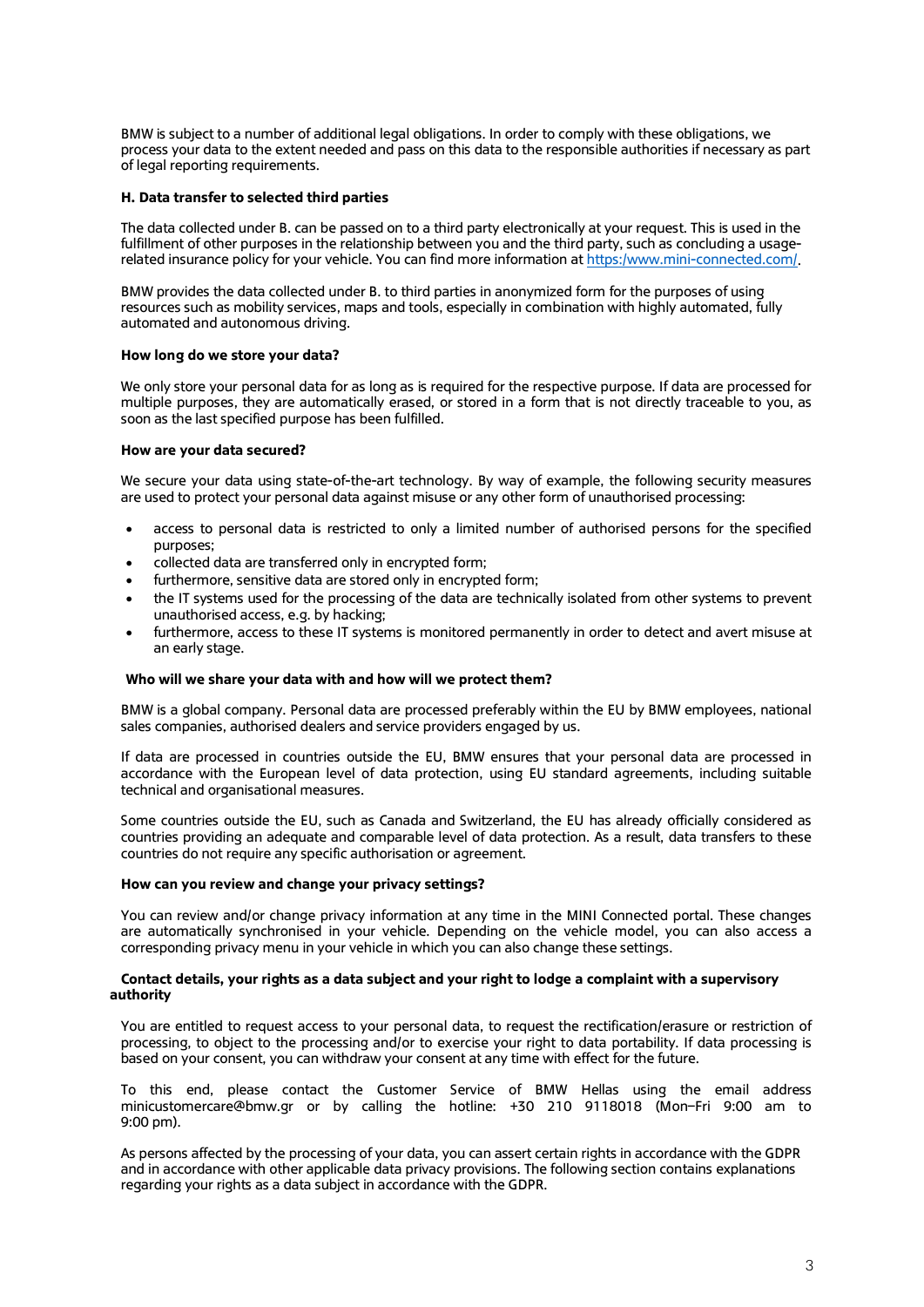## **Rights as a data subject**

In accordance with the GDPR, you specifically have the following rights as a data subject in relation to BMW:

**Right of access by the data subject (GDPR Article 15):** At any time, you can request information about the data that we have about you. This information includes the data categories processed by us, the purposes for which we process it, the source of the data if we did not collect it from you directly and, where applicable, the recipients to which we have transferred your data. You can obtain from us one free copy of your data that is part of the agreement. If you are interested in additional copies, we reserve the right to charge you for any additional copies.

**Right to rectification (GDPR Article 16):** You can request that we rectify your data. We will take appropriate measures to maintain, based on the latest information available to us, the correctness, completeness, timeliness and relevance of the data we have and continue to process regarding you.

**Right to erasure (GDPR Article 17):** You can request that we erase your data if the legal requirements exist for doing so. In accordance with GDPR Article 17, this could be the case if

- the personal data is no longer necessary in relation to the purposes for which it was collected or otherwise processed;
- you withdraw your consent on which the processing is based and where there is no other legal ground for the processing;
- you object to the processing of your data and there are no overriding legitimate grounds for the processing, or you object to data processing for direct marketing purposes;
- the personal data has been unlawfully processed

if such processing is not necessary

- for compliance with a legal obligation that requires that we process your data;
- especially with respect to retention periods required by law;
- for the establishment, exercise or defense of legal claims.

**Right to restriction of processing (GDPR Article 18):** You can request the restriction of processing of your data by us if

- you contest the accuracy of the personal data for a period enabling us to verify the accuracy of the personal data;
- the processing is unlawful and you oppose the erasure of the personal data and request the restriction of its use instead;
- we no longer need your data but you require it for the establishment, exercise or defense of legal claims;
- you have objected to processing pending the verification whether our legitimate grounds override yours.

**Right to data portability (GDPR Article 20):** Your data shall, where technically feasible, be transmitted to another responsible party at your request. This right shall be available to you only insofar as data processing is based on your consent or is necessary in performance of an agreement. Instead of receiving a copy of your data, you can also request that we transfer the data directly to another controller that you specify.

**Right to object (GDPR Article 21):** You can object, on grounds relating to your particular situation, at any time to processing of your personal data if data processing relates to your consent or to our legitimate interests or to those of a third party. We will cease processing of your data in such a case. The latter shall not apply if we can demonstrate compelling legitimate grounds for the processing which override your interests or we require your data for the establishment, exercise or defense of legal claims.

## **Periods for fulfillment of rights as a data subject**

We always make an effort to comply with all requests within 30 days. This period, however, may be prolonged for any reason relating to the specific right of a data subject or the complexity of your request.

#### **Information restriction for fulfillment of rights as a data subject**

In certain situations, we may be unable to provide you with any information about any of your data due to legal requirements. If we are required to decline a request for information in such a case, we will promptly notify you of the reasons for the refusal.

### **Complaints to supervisory authorities**

BMW takes your rights and concerns very seriously. If you feel that we have not duly addressed your complaint or concern, you have the right to lodge a complaint with a responsible data protection authority.

Valid as per: November 2018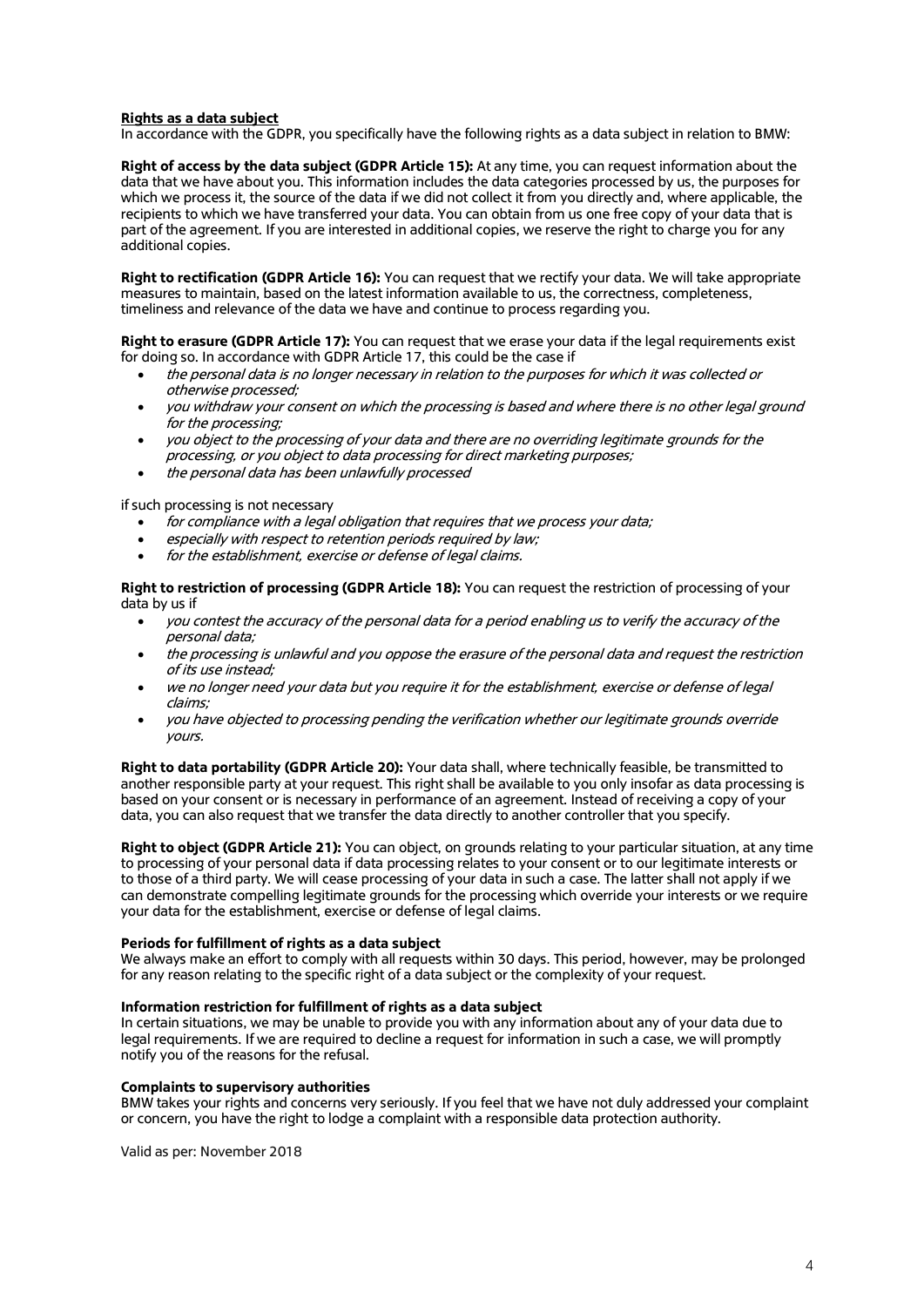# **MINI Connected Services - General Terms and Conditions**

## **1. MINI Connected Services and MINI Connected Agreement**

1.1 BMW Hellas Trade of Cars S.A., a company incorporated under Greek law, whose registered seat is located at Kimis Avenue & 10 Seneka Street, 145 64 Kifissia, Greece, and which is registered with the General Commercial Registry under GEMI no. 121595101000, with Tax Registration No. 999509019 (hereinafter "BMW"), shall provide the customer with vehicle-related informational and support services (hereinafter "Services") known as "MINI Connected," as defined by these General Terms and Conditions of usage (hereinafter "General Terms and Conditions").

1.2 The current version of these General Terms and Conditions can be reviewed, saved and printed at any time at www.mini.gr. Any changes to these General Terms and Conditions shall be published no later than six weeks before their intended effective date, and communicated to the customer to the extent that BMW is able to contact the customer. If the customer has agreed an electronic communication channel with BMW, the changes can also be reported via this channel. The General Terms and Conditions shall become part of the Agreement as long as the customer does not object before the planned date when the changes are to take effect.

1.3 In order to provide the customer with the Services, a MINI Connected agreement must be concluded between the customer and BMW. The MINI Connected agreement represents the framework agreement between BMW and the customer; by itself, without booking individual Services, it shall not constitute an acceptance or payment obligation for the customer. However, based on this framework agreement, the customer is entitled to use the basic MINI Connected Services as laid down in the Description of the Services (Point 3.1). The basic MINI Connected Services include in particular the "Intelligent Emergency Call", if available. Additional MINI Connected Services under the MINI Connected agreement (depending on the selected vehicle equipment) may be booked upon purchasing the vehicle, or retroactively through the MINI Connected Store.

1.4 If the customer orders a new MINI vehicle from a seller (authorized MINI dealer or subsidiary or branch of the BMW Group) that features necessary standard or optional equipment for a specific Service, the customer shall simultaneously offer to conclude a MINI Connected agreement with BMW for the use of this Service.

- a) If the respective Service is part of the standard equipment for the new MINI vehicle, the MINI Connected agreement shall be concluded between the customer and BMW at the same time when the purchase agreement for the new MINI vehicle is concluded between the customer and the seller.
- b) If the respective Service is exclusively part of the optional equipment for the new MINI vehicle, the customer shall be bound to his/ her offer to conclude the MINI Connected agreement only from such time when the customer can no longer deselect the optional equipment ordered for the new MINI vehicle. The MINI Connected agreement shall be concluded between the customer and BMW when the Service is activated by BMW upon initial registration of the new MINI vehicle.

The customer can pay for fee-based Services using the available payment options and under the payment conditions each time specified by BMW.

1.5 If the customer decides not to use the MINI Connected Services, and if the built-in SIM card in the vehicle is deactivated at the customer's request before the new vehicle is handed over, this shall be considered a withdrawal from the MINI Connected agreement concluded as per Point 1.4.

1.6 If no MINI Connected agreement is concluded between BMW and the customer as per Point 1.4, the customer can conclude a MINI Connected agreement for any vehicle owned by the customer or provided for the customer's long-term use by the respective owner that has the corresponding standard or optional equipment, according to the following requirements:

- a) If the customer's vehicle is technically capable of receiving a security code, the customer can assign the vehicle to his/her account in the "My MINI Connected" customer portal. In order to successfully assign the vehicle, the customer shall be asked to enter the security code received by the vehicle into the "My MINI Connected" customer portal. By confirming and entering the security code received in the vehicle into the customer portal under "My MINI Connected", the customer offers the conclusion of a MINI Connected agreement. The MINI Connected agreement between BMW and the customer shall be concluded at the time when the customer's vehicle appears as available under "My MINI Connected".
- b) If the customer's vehicle is not technically capable of receiving a security code, the customer shall request the conclusion of a MINI Connected agreement with BMW by submitting a properly completed identification form, which is provided to the customer after entering the necessary data when adding the vehicle under "My MINI Connected." The MINI Connected agreement between BMW and the customer shall be concluded at the time when the customer's vehicle appears under "My MINI Connected" as an available vehicle.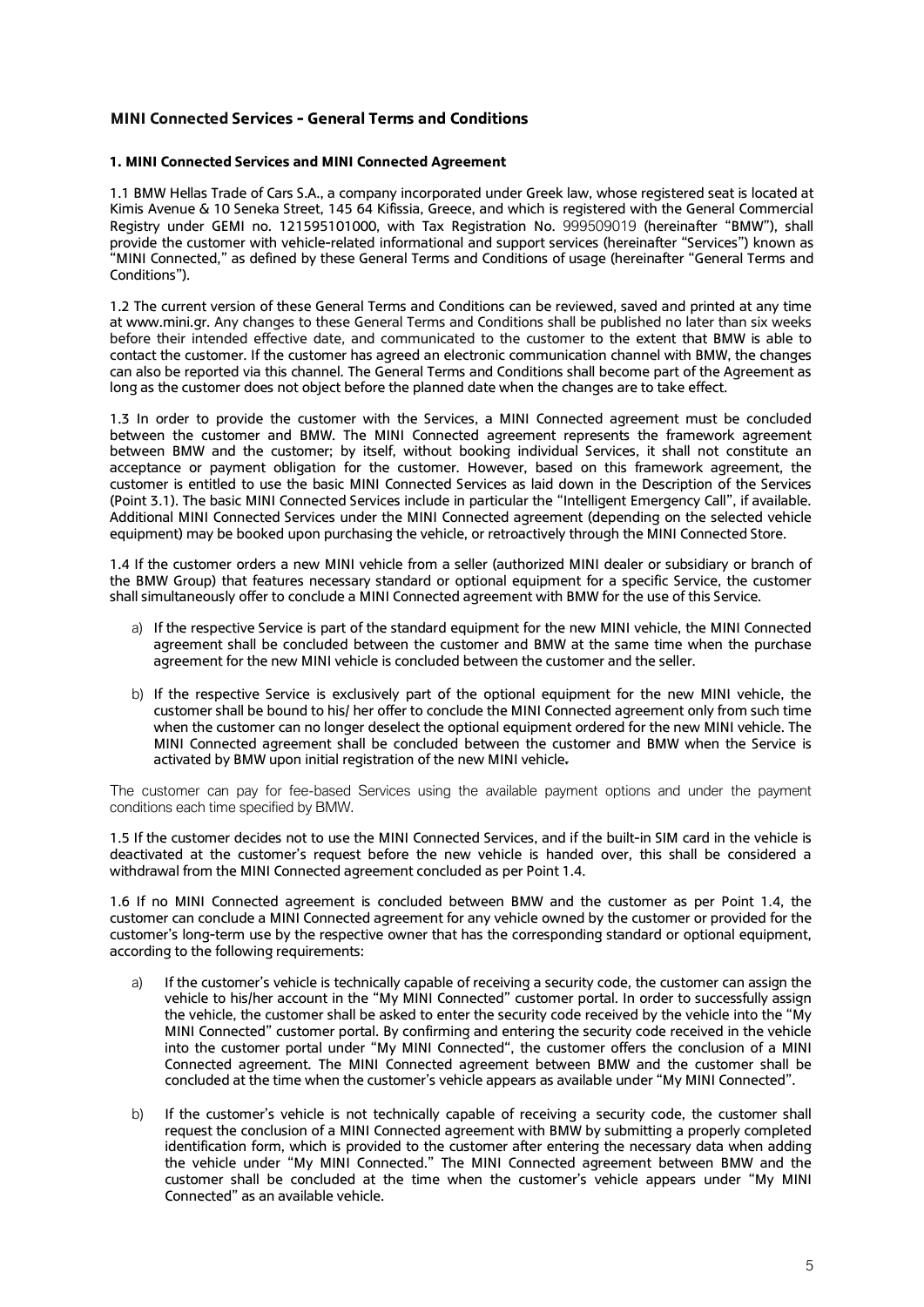1.7 In all of the abovementioned cases (Points 1.4 and 1.6), the customer waives the need for a separate declaration of acceptance.

## **2. MINI Connected customer portal and the MINI Connected Store (if available)**

2.1 At the web address [https://www.mini-connected.com,](https://www.mini-connected.com/) BMW provides the customer with the MINI Connected customer portal, "My MINI Connected," and the "MINI Connected Store" as defined in these General Terms and Conditions. Use of "My MINI Connected" and the "MINI Connected Store" is free of charge for the customer.

2.2 Before using "My MINI Connected" and the "MINI Connected Store," the customer must first set up a user account and register with a user name and password. The customer can use the resulting account not just for "My MINI Connected," and the "MINI Connected Store," but also for other MINI offerings such as various apps, as defined by the respective Service.

2.3 The customer can use "My MINI Connected" to review which Services have been activated for the vehicle, and to manage these. In order to do so, the customer's user account must be linked to the vehicle for which the customer booked the Services and for which the Services will be used. To create this link, the customer must provide BMW with the vehicle identification number and customizable identification features, using "My MINI Connected."

2.4 Depending on the availability and equipment for the respective vehicle, the customer can order fee-based as well as free Services from either the user interface in the vehicle or from "My MINI Connected" in the "MINI Connected Store" area.

2.5 Ordering fee-based or free Services from the "MINI Connected Store" requires the conclusion of a MINI Connected agreement (as per Points 1.4 and 1.6); in addition, the customer must be registered in "My MINI Connected," the customer's vehicle must be linked with his/her user account, and the address and payment details must be entered.

## **3. Description, term and availability of the Services**

3.1 The scope of the individual Services, their terms and availability are described in detail during the booking process as well as at www.mini.gr (hereinafter "Description of Services"). BMW shall specify the costs for these Services individually or jointly in the context of the ordering process for multiple Services.

3.2 The term of the MINI Connected agreement as per Point 1.3 is open-ended. The term for other Services booked in addition to the basic Services shall be based on the respective Description of Services. In general, a fixed-term, fee-based Service shall have a maximum term of two years and shall be automatically extended by a maximum of one additional year unless the customer terminates it with six weeks' notice to the end of the agreed term.

3.3 The Services are provided via a SIM card installed in the vehicle. Consequently, the Services are to some extent geographically limited by the reception and transmission range of the communication station operated by the respective network operator, and can particularly be impaired by atmospheric conditions, topographical circumstances, the vehicle's position, and obstacles (e.g. bridges and buildings). In addition, the provision of Services requires the mobile communication network needed for the installed SIM card to be functional and ready for operation.

3.4 Disruptions in service may result from force majeure, including strikes, lockouts and official requirements, as well as on the basis of technical or other measures, for instance as performed on systems belonging to BMW, suppliers of transit data or the network operator to ensure proper operations or to improve service (e.g. maintenance, repairs, system-related software updates, expansions). Disruptions in service may also result from short-term capacity shortfalls caused by demand peaks for the Services, or from disruptions in third-party telecommunications systems. BMW shall take all reasonable efforts to rectify such disruptions immediately or to work towards their rectification.

3.5 The customer can inform MINI Customer Service (see Point 8) about any disruptions in service.

3.6 BMW reserves the right to modify the scope of a Service if and to the extent that this modification is reasonable for the customer with regard to the total scope of the agreed Service. In the event of a further modification of the scope of a Service that can be reported to the customer in writing or via an electronic communication path, the customer can extraordinarily terminate this Service within six weeks of receiving the change notification, and have it deactivated free of charge via the MINI Connected Hotline (see Point 8).

### **4. Using the Services**

4.1 The customer may not use the Services for illegal purposes, and shall ensure that third parties do not do this either. The customer is not authorized to share the data and information received in the context of using the Services with third parties for commercial purposes, or to further process these.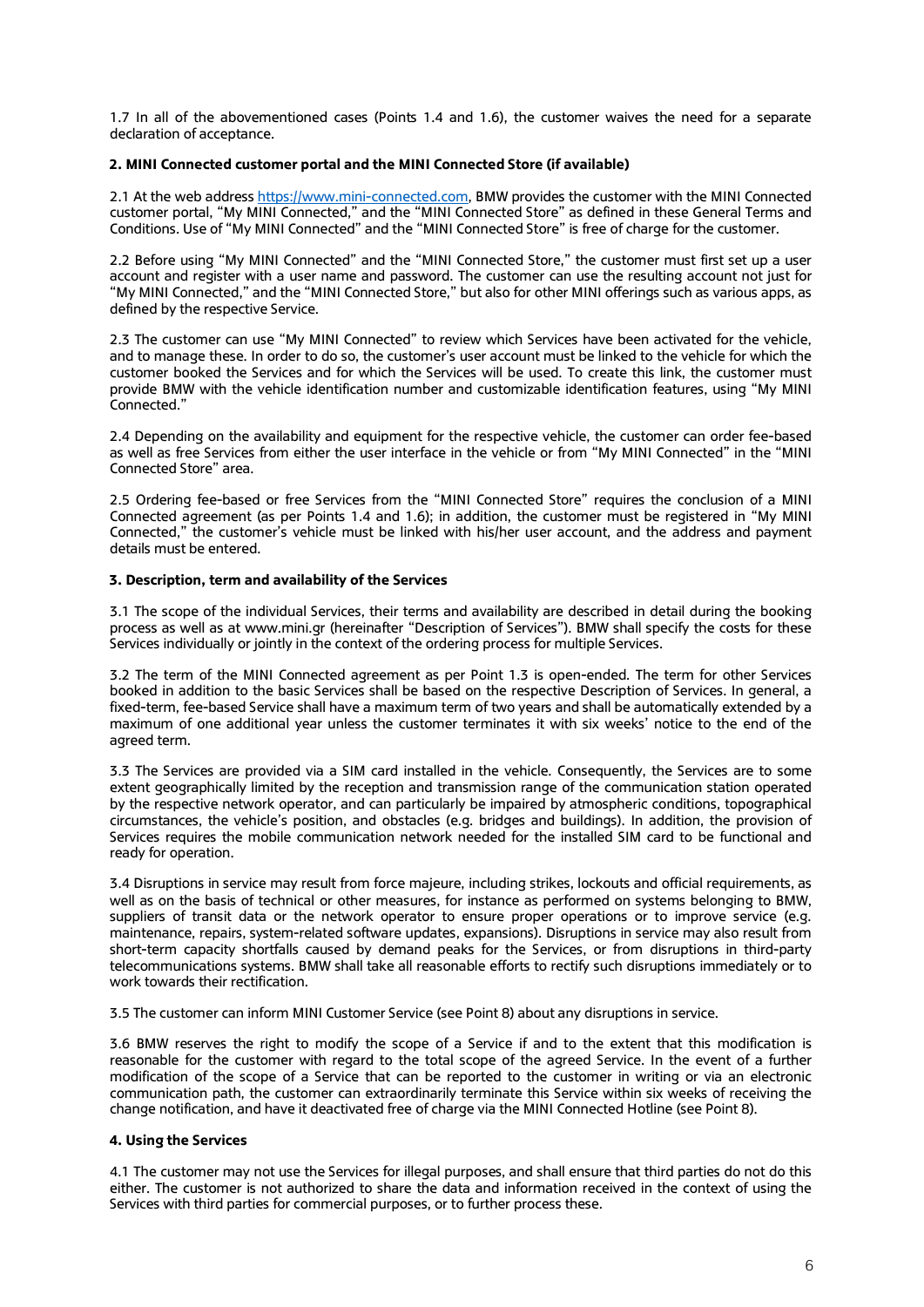4.2 The customer shall bear the costs of any misuse of the Emergency Call Service.

4.3 The MINI Connected agreement between BMW and the customer, as well as the Services booked by the customer, are linked to the vehicle and cannot be transferred to another vehicle or be used in another vehicle.

## **5. Deactivating the Services, terminating the MINI Connected agreement**

5.1 The customer can have the SIM card installed in the vehicle deactivated at any time by an authorized MINI retailer, a BMW Group subsidiary or branch or an authorized MINI repair shop. Deactivating the SIM card deactivates all of the booked MINI Connected Services, including the basic Services. Deactivation will also cause the Intelligent Emergency Call function in the vehicle to be deactivated, if available. The "Legal Emergency Call" cannot be disabled at the request of the customer.

5.2 BMW and the customer can terminate the MINI Connected agreement (to the extent that an open-ended term applies to this agreement as per 3.2) as well as any open-ended Service at any time, with six weeks' notice. Otherwise, for fixed terms, termination is possible with six weeks' notice prior to the end of the term if the term would otherwise be automatically renewed, by stating the lack of will to continue the agreement.

### **6. Sale and transfer of the vehicle**

6.1 The customer is entitled to transfer its existing MINI Connected agreement with BMW to a third party according to the procedure described below which applies in the event that the customer sells and transfers the vehicle.

In the event of a sale and transfer of the vehicle to a third party, the customer shall be obliged to assign the MINI Connected agreement to such third party together with the transfer of the vehicle and to inform such third party accordingly. BMW expressly agrees with such an assignment of the MINI Connected agreement to such third party. The assignment shall only be valid under the condition that such third party consents with the each time applicable version of the General Terms and Conditions, which may be found at www.mini.gr. In case the customer proceeds with the transfer of the vehicle to any third party without also assigning the MINI Connected agreement to such third party, BMW shall have no liability whatsoever towards such third party. In addition, the customer expressly undertakes the obligation to hold harmless and indemnify BMW with regard to any claim that such third party may have as a result of the customer's failure to assign the MINI Connected agreement to such third party. The assignment of the MINI Connected agreement is effective against BMW by its notification, which must include the consent of the third party with the each time applicable version of the General Terms and Conditions, which may be found at www.mini.gr. Such notification shall be made in writing at BMW, a MINI authorised dealer or a MINI authorised repairer. For the effectiveness of the assignment of the MINI Connected agreement in relation to personalized Services and in addition to the completion of the assignment procedure described above, a registration of the third party via the MINI Connected customer portal and activation of the relevant Services is also required.

In the event that the MINI Connected agreement was not validly assigned together with the vehicle, BMW shall keep providing Services to the customer and no rights of a third party may arise from the usage of the Services against BMW.

6.2 In the event of a sale and transfer of the vehicle to a third party, the customer shall ensure that all personal data saved in the vehicle have been deleted. In addition, the customer must remove the link between the vehicle and the customer's user account via "My MINI Connected."

6.3 The customer must inform the third party to whom he/she is selling and transferring the vehicle about all active and deactivated services.

6.4 In the event of a sale and transfer of the vehicle to a third party, the customer shall also have the right, in addition to the termination option as per point 5.2, to terminate a fixed-term Service with six weeks' notice. If the customer terminates a fixed-term Service before the end of the term, the price already paid for this Service shall not be refunded on a pro rata basis.

## **7. Cancellation right for consumers**

If the customer is a consumer in the sense of Greek consumer protection legislation, the customer shall have a 14-day cancellation right in the event of a contract conclusion as per Point 1.3 et seq.

The following section informs the customer about this cancellation right:

### **Cancellation policy**

### **Cancellation right**

You have the right to cancel this contract within fourteen days without any explanation. The cancellation period is fourteen days from the date when the contract is concluded.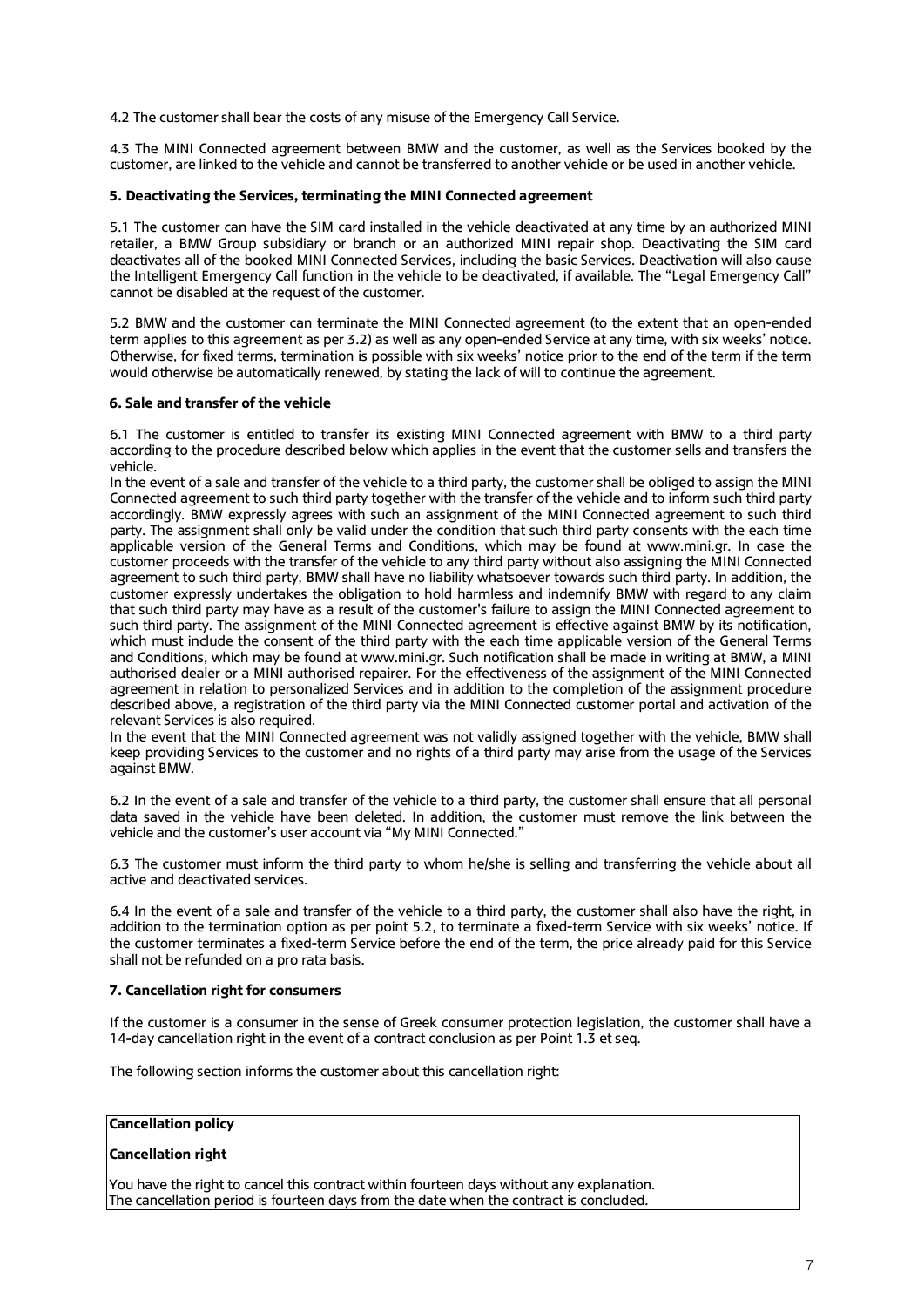In order to exercise your cancellation right, you must inform BMW Hellas (BMW Hellas S.A., Kimis Avenue & 10 Seneka Street, 145 64 Kifissia, email: [minicustomercare@bmw.gr\)](mailto:minicustomercare@bmw.gr) via an unambiguous declaration (e.g. a letter sent by mail, fax or email) of your decision to cancel this contract. You may use the attached sample cancellation form, but this is not required.

You are considered to be within the cancellation period as long as you send the notice exercising your cancellation right before the end of the cancellation period.

## **Consequences of cancellation**

If you cancel this contract, we must refund all payments we received from you - including delivery costs (with the exception of additional costs resulting from your choice of a type of delivery other than the cheapest standard delivery we offered) - immediately, at the latest within fourteen days after we receive the notice of your cancellation of this contract. We shall use the same payment method to refund the payments that you used for your original transaction, unless explicitly agreed otherwise with you. Under no circumstances shall you be charged fees for this refund.

If you requested the Services to start during the cancellation period, you must pay us an appropriate amount that corresponds to the share of Services already provided by the time you informed us that you would be exercising the cancellation right for this contract, in relation to the total scope of Services described in the contract.

| Sample cancellation form        | (If you wish to cancel the contract, please complete this<br>form and send it back to us.)                                                                                                                                                                                                                                                                                                                               |
|---------------------------------|--------------------------------------------------------------------------------------------------------------------------------------------------------------------------------------------------------------------------------------------------------------------------------------------------------------------------------------------------------------------------------------------------------------------------|
| notifications on paper)<br>Date | To BMW Hellas S.A., Kimis Avenue & 10 Seneka Street, 145<br>64 Kifissia, email: minicustomercare@bmw.gr:<br>I/we $(*)$ hereby cancel the contract that I/we $(*)$<br>concluded with regard to the purchase of the following<br>goods (*)/the provision of the following Service (*)<br>Ordered on (*)/received on (*)<br>Name of the consumer(s)<br>Address of the consumer(s)<br>Signature of the consumer(s) (only for |

### **8. Contact**

MINI Customer Service can be reached by email at [minicustomercare@bmw.gr.](mailto:minicustomercare@bmw.gr)

The MINI Connected Hotline is available from Monday to Friday from 9 am to 9 pm on the phone number +30 210 9118018.

### **9. Liability**

9.1 Within the legal stipulations, BMW does not assume any liability for the accuracy or up-to-date nature of data and information provided about the Services. BMW shall not be liable for damages to the extent that these are based on the fact that the customer is using a device that has not been approved by BMW for use of the Services or is using a device in violation of the installation instructions contained in the Description of the Services available at the BMW website listed in these General Terms and Conditions.

9.2 Within the legal stipulations, BMW shall not be liable for the consequences of disruptions, interruptions and functional impairments to the Services, particularly the cases described under 3.3 and 3.4.

9.3 In the event of slight negligence, BMW shall only be liable if significant contractual obligations (cardinal obligations) are violated, for instance those imposed upon BMW in terms of content and purpose or the fulfilment of which allows the contract to be properly executed and upon the fulfilment of which the customer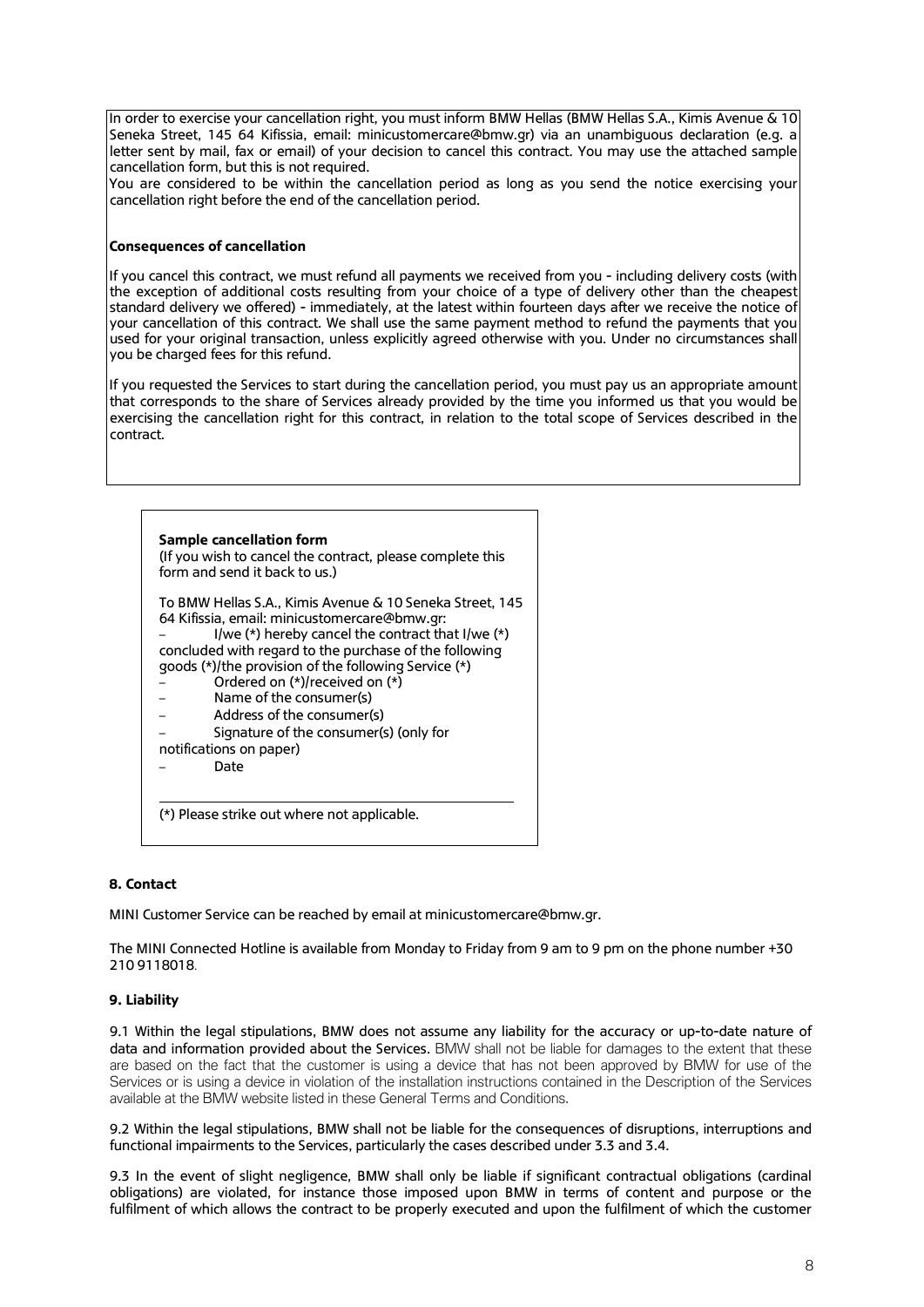regularly relies and may rely. This liability is limited to the typical foreseeable damages at the time when the contract is concluded.

9.4 The personal liability of BMW's statutory representatives, vicarious agents and employees for damages that they cause through slight negligence is also limited to the scope described in the above section.

9.5 BMW's liability in the event of a defect being fraudulently concealed, based on the assumption of a guarantee or procurement risk, and based on the product liability legislation, shall remain unaffected hereby. Liability limitations shall not apply in the event of intent, gross negligence, or a loss of life, bodily injury or damages to health.

## **10. Data processing and data privacy**

10.1 Data entered by the customer in the context of "My MINI Connected" or the "MINI Connected Store" is automatically encrypted using the SSL protocol (Secure Sockets Layer protocol). SSL is the industry standard for transmitting confidential data via the internet.

10.2 BMW shall collect, save and use personal data provided by the customer within the scope of the statutory provisions, to the extent that this is necessary for establishing, designing the content of, performing or modifying the contractual relationship, and for using as well as invoicing the Services. Details about the processing of personal or vehicle related data within the scope of the individual Services can be found in the Description of Services and at [www.mini.gr.](http://www.mini.gr/) The customer's personal data may be transferred for the above mentioned purposes to other companies of the BMW Group, MINI authorised dealers and MINI authorised repairers and other contractual partners providing call centre services or other services, MINI assistance services and maintenance services, acting as processors on BMW's behalf.

10.3 The customer shall immediately report to BMW any changes to his/ her personal data that will affect the contractual relationship and the invoicing of the Services.

10.4 Usage data required for proper invoicing of the Services (invoicing data) may be saved and used by BMW after the end of the usage transaction until the invoicing is completed. Where necessary for the purpose of discovering and preventing the improper use of Services, customer and transaction data may be processed and also saved after the end of the usage transaction, where applicable.

10.5 Data obtained from the use of the Services may also be analysed for quality control purposes, but only in completely anonymous form.

### **11. Place of jurisdiction and applicable law**

11.1 The courts of Athens, Greece, have exclusive jurisdiction for any claims resulting from this contract

11.2 All disputes arising from or on the basis of this contractual relationship shall be subject to Greek law, to the exclusion of the UN Convention on Contracts for the International Sale of Goods (CISG). This choice of applicable law does not affect the application of mandatory consumer protection provisions in the country where the consumer has his/her usual place of residence at the time of the order.

Rev.: November 2018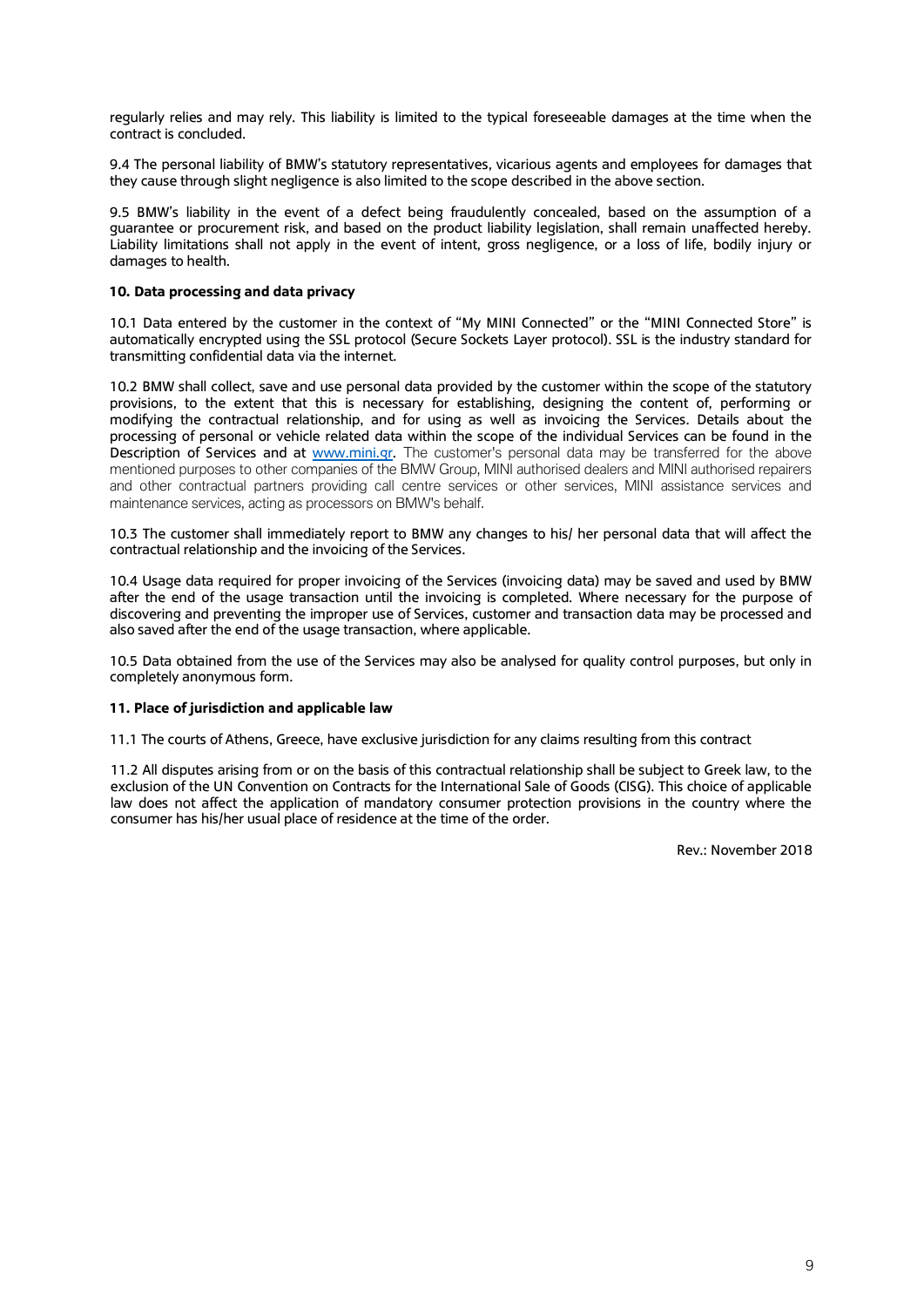### **BMW / BMWi ConnectedDrive Services / MINI Connected Services**

The following services or service bundles are available in Greece. The service bundles may include different services depending on the technical capabilities / equipment of your vehicle. Click on the services to display further details.

| ٠         | BMW:  | BMWi:       | MINI: | Apple CarPlay <sup>®</sup> Preparation                                     |
|-----------|-------|-------------|-------|----------------------------------------------------------------------------|
| $\bullet$ | BMW:  | BMWi:       | MINI: | <b>Concierge Services</b>                                                  |
| $\bullet$ | BMW:  | BMWi:       | MINI: | <b>Customer Hotline</b>                                                    |
| $\bullet$ | BMWi: | MINI:       |       | eDrive Services                                                            |
| $\bullet$ | BMW:  | BMWi: MINI: |       | Legal Emergency Call                                                       |
| $\bullet$ | BMW:  | BMWi:       | MINI: | My Info                                                                    |
| $\bullet$ | BMW:  | BMWi:       | MINI: | <b>USB Navigation Map Update</b>                                           |
| $\bullet$ | BMW:  | BMWi:       | MINI: | Real Time Traffic Information                                              |
| $\bullet$ | BMW:  | BMWi:       | MINI: | MINI:<br>Remote ServicesBMW:<br>BMWi:<br><b>Teleservices</b>               |
| $\bullet$ | BMW:  | BMWi:       | MINI: | Vehicle Apps - BMW/MINI Online                                             |
| $\bullet$ | BMW:  | BMWi:       |       | Anonymous evaluation of sensor data and usage information for data quality |
|           |       |             |       | enhancements and product development                                       |
| $\bullet$ | BMW:  | BMWi:       |       | Connected+                                                                 |
| ٠         | BMW:  |             |       | Digital Key                                                                |

#### **Runtime of Services**

If you bought Services with the order of a new vehicle BMW/ BMWi /MINI (ex-factory) the following terms will apply. Service can be extended via the BMW ConnectedDrive Store / MINI Connected Store, if available.

#### **Service Duration: Lifetime**

Service runs for the lifetime of the vehicle

#### **Service Duration: 3 Years**

Service runs for a period of 3 years and can be extended

#### **Service Duration: 1 Year**

Service runs for a period of 1 year and can be extended

#### **Service Duration: 3 Months**

Service runs for 3 months and can be extended

#### **Teleservices (6AE)**

*BMW, BMWi:* Teleservices [Lifetime], Anonymous evaluation of sensor data and usage information for data quality enhancements and product development [Lifetime] *MINI:* Teleservices [Lifetime]

# **ConnectedDrive Services (6AK)**

*BMW, BMWi, MINI:* Customer Hotline [Lifetime], My Info [Lifetime], Vehicle Apps - BMW/MINI Online [3 Years]

#### **eDrive Services (6AG)**

*BMWi, MINI:* eDrive Services [3 Years]

#### **Legal Emergency Call (6AF)**

*BMW, BMWi, MINI:* Legal Emergency Call [Lifetime]

#### **Real Time Traffic Information (6AM)**

*BMW, BMWi, MINI:* Real Time Traffic Information [3 Years]

### **Concierge Services (6AN)**

*BMW, BMWi, MINI:* Concierge Services [3 Years]

### **Remote Services (6AP)**

*BMW, BMWi, MINI:* Remote Services [Lifetime]

### **Digital Key (322)**

#### *BMW:* Digital Key [1 Year]**Live Cockpit (6U1)**

*BMW:* Legal Emergency Call [Lifetime], My Info [Lifetime], Teleservices [Lifetime], Vehicle Apps - BMW/MINI Online [3 Years], Anonymous evaluation of sensor data and usage information for data quality enhancements and product development [Lifetime], Connected+ [3 Years]

#### **Live Cockpit Plus (6U2)**

*BMW:* Legal Emergency Call [Lifetime], My Info [Lifetime], Teleservices [Lifetime], Vehicle Apps - BMW/MINI Online [3 Years], USB Navigation Map Update [3 Years], Anonymous evaluation of sensor data and usage information for data quality enhancements and product development [Lifetime], Connected+ [3 Years]

#### **Live Cockpit Professional (6U3)**

*BMW:* Legal Emergency Call [Lifetime], My Info [Lifetime], Teleservices [Lifetime], Vehicle Apps - BMW/MINI Online [3 Years], USB Navigation Map Update [3 Years], Anonymous evaluation of sensor data and usage information for data quality enhancements and product development [Lifetime], Connected+ [3 Years]

#### **Connected Package (6C1)**